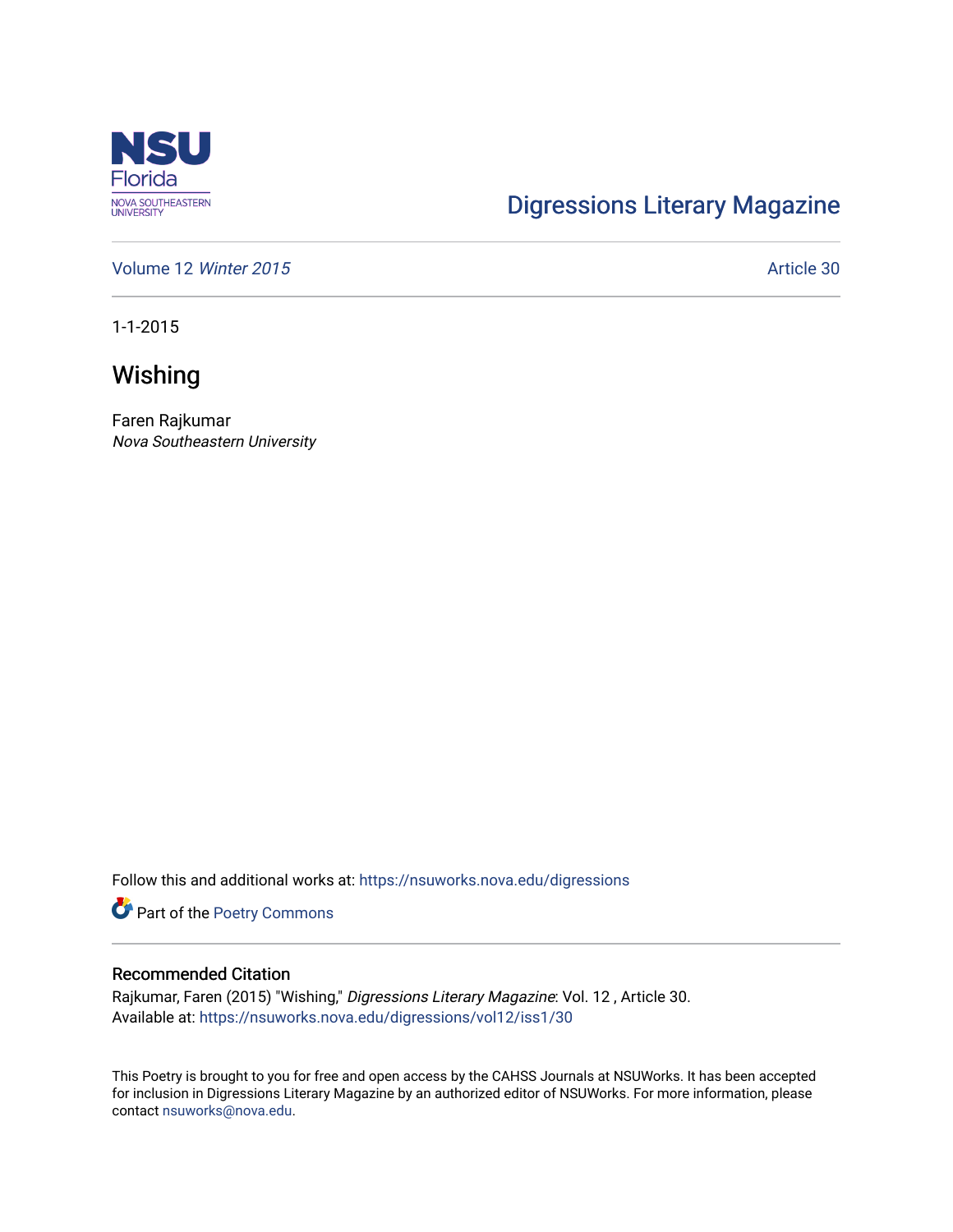### Wishing

#### Author Bio

Words are my drug - I read everything and all the time, so naturally, I love to write. There is no greater thrill than arriving at the end of a perfect sentence and sitting back to read what I've created, only to be surprised when the words start to blink and breathe and exist without dependence on me.